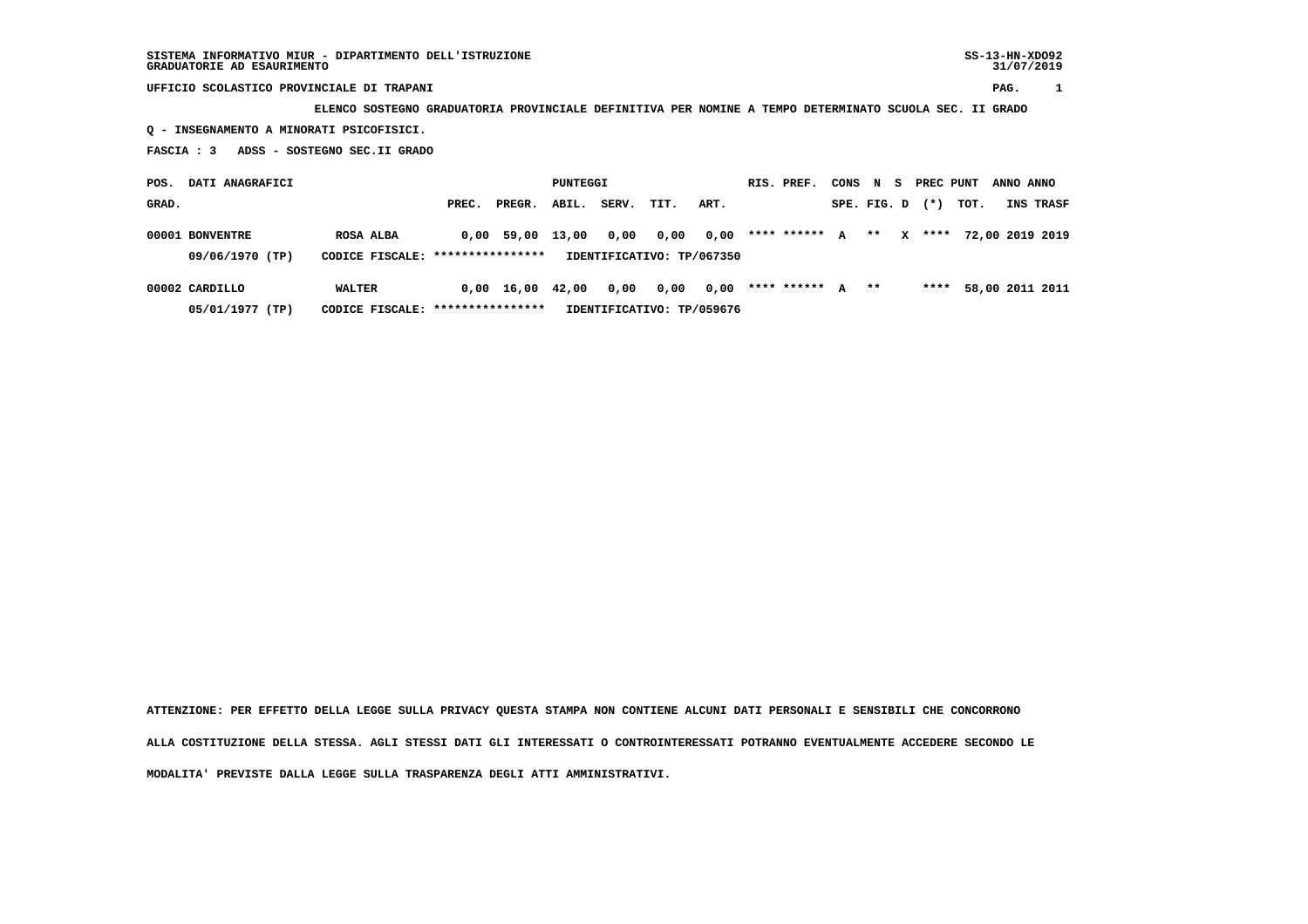**UFFICIO SCOLASTICO PROVINCIALE DI TRAPANI PAG. 1**

 **ELENCO SOSTEGNO GRADUATORIA PROVINCIALE DEFINITIVA PER NOMINE A TEMPO DETERMINATO SCUOLA SEC. II GRADO**

 **R - INSEGNAMENTO A MINORATI DELLA VISTA.**

 **FASCIA : 3 ADSS - SOSTEGNO SEC.II GRADO**

 **POS. DATI ANAGRAFICI CONSTANT PUNTEGGI RIS. PREF. CONS N S PREC PUNT ANNO ANNO GRAD. PREC. PREGR. ABIL. SERV. TIT. ART. SPE. FIG. D (\*) TOT. INS TRASF 00001 BONVENTRE ROSA ALBA 0,00 59,00 13,00 0,00 0,00 0,00 \*\*\*\* \*\*\*\*\*\* A \*\* X \*\*\*\* 72,00 2019 2019 09/06/1970 (TP) CODICE FISCALE: \*\*\*\*\*\*\*\*\*\*\*\*\*\*\*\* IDENTIFICATIVO: TP/067350 00002 CARDILLO WALTER 0,00 16,00 42,00 0,00 0,00 0,00 \*\*\*\* \*\*\*\*\*\* A \*\* \*\*\*\* 58,00 2011 2011**

 **05/01/1977 (TP) CODICE FISCALE: \*\*\*\*\*\*\*\*\*\*\*\*\*\*\*\* IDENTIFICATIVO: TP/059676**

 **ATTENZIONE: PER EFFETTO DELLA LEGGE SULLA PRIVACY QUESTA STAMPA NON CONTIENE ALCUNI DATI PERSONALI E SENSIBILI CHE CONCORRONO ALLA COSTITUZIONE DELLA STESSA. AGLI STESSI DATI GLI INTERESSATI O CONTROINTERESSATI POTRANNO EVENTUALMENTE ACCEDERE SECONDO LE MODALITA' PREVISTE DALLA LEGGE SULLA TRASPARENZA DEGLI ATTI AMMINISTRATIVI.**